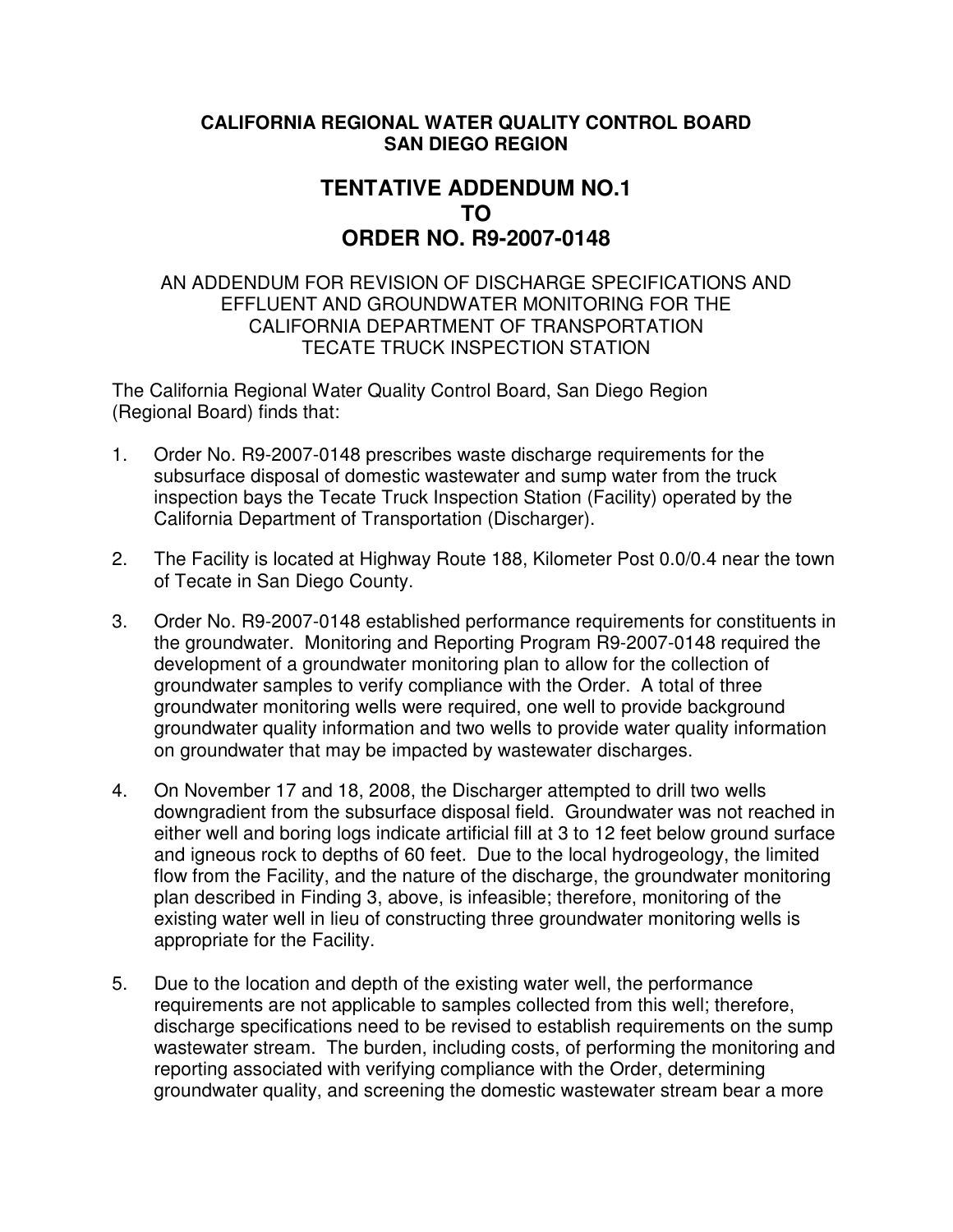reasonable relationship to the need for the report and the benefits to be obtained from the report than the current Monitoring and Reporting Program.

- 7. This Regional Board has notified the owners and all known interested persons of the intent to prescribe an amendment to Order No. R9-2007-0148.
- 8. This Regional Board in a public meeting has heard and considered all comments pertaining to the proposed amendment.

IT IS HEREBY ORDERED THAT, Order No. R9-2007-0148 is modified as follows:

- 1. Replace Order Discharge Specification B.2:
	- "2. The discharge of sump wastewater shall not contain constituents with detectable concentrations of methylene blue-activated substance (MBAS), benzene, toluene, ethylbenzene, xylenes, methyl tert-butyl ether (MTBE), or naphthalene. A constituent is detected when it is measured above the laboratory's reporting limit."
- 3. Replace Monitoring and Reporting Program Discharge Monitoring B.1 with:
	- "1. Septic tank effluent, collected prior to discharge to the subsurface disposal leachfield infiltration system, shall be monitored in accordance with the following criteria:

| <b>CONSTITUENT</b>    | <b>UNIT</b> | <b>TYPE OF</b><br><b>SAMPLE</b> | <b>SAMPLING</b><br><b>FREQUENCY<sup>a</sup></b> | <b>REPORTING</b><br><b>FREQUENCY<sup>a</sup></b> |
|-----------------------|-------------|---------------------------------|-------------------------------------------------|--------------------------------------------------|
| Flowrate <sup>b</sup> | Gallons/Day | Measurement                     | Continuous                                      | Annually                                         |
| <b>TDS</b>            | mg/L        | Grab                            | Semiannually                                    | Annually                                         |
| <b>Total Nitrogen</b> | mg/L        | Grab                            | Semiannually                                    | Annually                                         |

- a. Annually is defined as once during a calendar year. Semiannually is defined as a period of six consecutive calendar months beginning on January 1 or July 1.
- b. Flowrate to the septic tank/leach field shall be determined based on water meter usage."
- 4. Replace Monitoring and Reporting Program Discharge Monitoring B.2 with:
	- "2. Sump wastewater from the truck inspection bays, collected after the granulated activated carbon filter and prior to mixing with septic tank effluent, shall be monitored in accordance with the following criteria:

| <b>CONSTITUENT</b> | <b>UNIT</b> | <b>TYPE OF</b><br><b>SAMPLE</b> | <b>SAMPLING</b><br><b>FREQUENCY<sup>a,b</sup></b> | <b>REPORTING</b><br><b>FREQUENCY</b> <sup>b</sup> | <b>METHOD</b> |
|--------------------|-------------|---------------------------------|---------------------------------------------------|---------------------------------------------------|---------------|
| <b>MBAS</b>        | mg/L        | Grab                            | Semiannually                                      | Annually                                          | SM 5540 C     |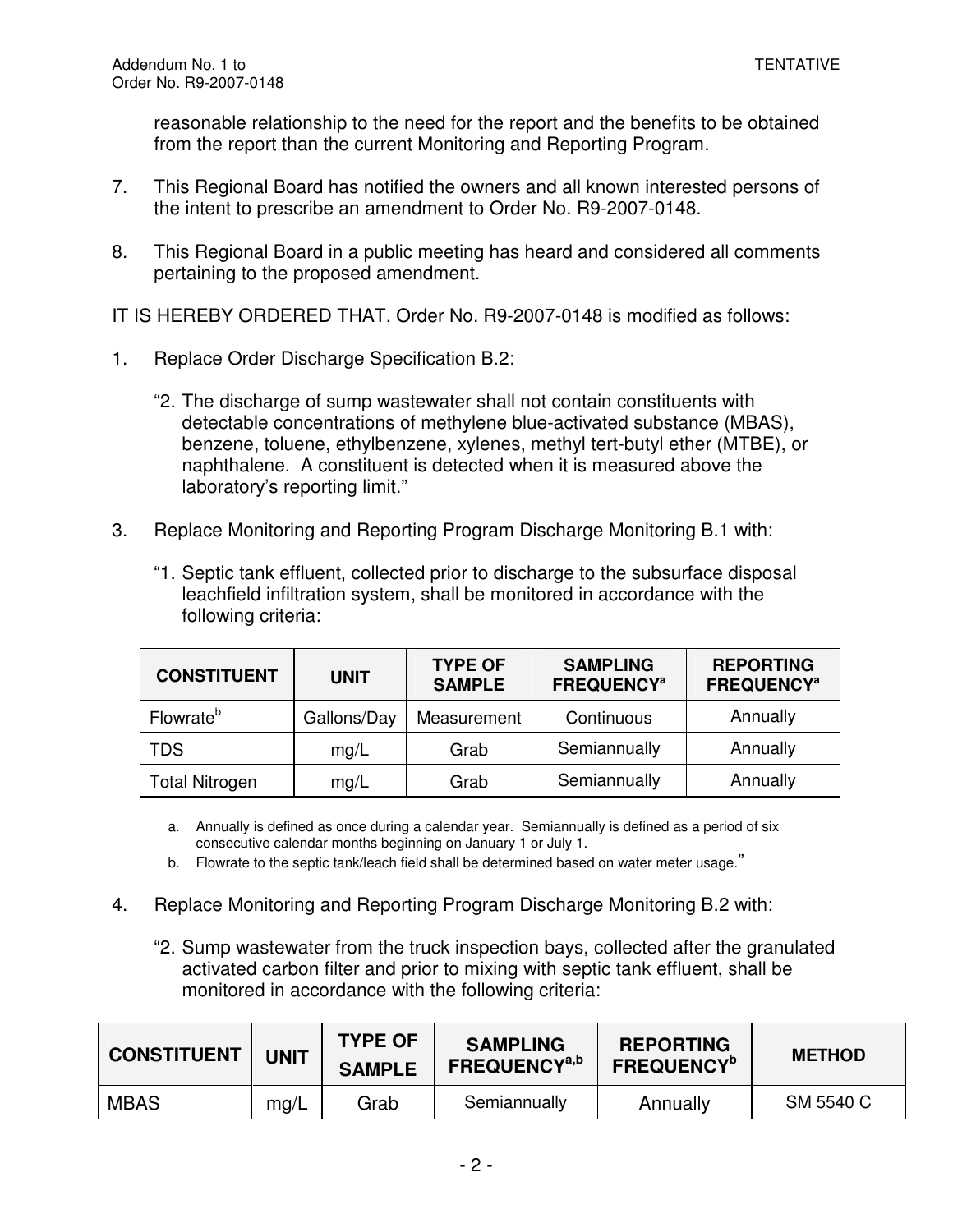| <b>CONSTITUENT</b> | <b>UNIT</b> | <b>TYPE OF</b><br><b>SAMPLE</b> | <b>SAMPLING</b><br>FREQUENCY <sup>a,b</sup> | <b>REPORTING</b><br><b>FREQUENCY</b> <sup>b</sup> | <b>METHOD</b> |
|--------------------|-------------|---------------------------------|---------------------------------------------|---------------------------------------------------|---------------|
| Benzene            | mg/L        | Grab                            | Semiannually                                | Annually                                          | EPA 8260 B    |
| Toluene            | mg/L        | Grab                            | Semiannually                                | Annually                                          | EPA 8260 B    |
| Ethylbenze         | mg/L        | Grab                            | Semiannually                                | Annually                                          | EPA 8260 B    |
| Xylenes            | mg/L        | Grab                            | Semiannually                                | Annually                                          | EPA 8260 B    |
| <b>MTBE</b>        | mg/L        | Grab                            | Semiannually                                | Annually                                          | EPA 8260 B    |
| Naphthalene        | mg/L        | Grab                            | Semiannually                                | Annually                                          | EPA 8260 B    |

a. The Discharger shall increase the sampling frequency from semiannually to quarterly for any noted constituent that exceeds the minimum detection limit specified by Discharge Specification B.2 of Order No. R9-2007-0148. The increased frequency of monitoring shall continue until the Discharger achieves compliance with the limitations for three consecutive periods. After compliance is achieved, the Discharger shall resume sampling at the specified frequency.

- b. Annually is defined as once during a calendar year. Semiannually is defined as once during a six consecutive calendar month period beginning January 1 or July 1. Quarterly is defined as a period of three consecutive calendar months beginning on January 1, April 1, July 1, or October 1."
- 5. Add Monitoring and Reporting Program Discharge Monitoring B.3 and B.4:
	- "3. Each reporting period, the discharger shall review monitoring results for compliance with Order No. R9-2007-0148 and submit a statement of compliance as part of the Monitoring and Reporting Program. The statement of compliance shall identify all violations of discharge specifications of Order No. R9-2007-0148.
	- 4. The discharger shall establish a compliance plan that addresses continuous<sup>1</sup> exceedances of discharge specifications. The compliance plan shall identify the corrective actions required to achieve compliance with this order within 6 months of identification of a continuous violation(s). The compliance plan shall be implemented immediately after the Discharger identifies a continuous violation(s).

If it is anticipated compliance cannot be achieved within 6 months or if compliance is not achieved within 6 months, the Discharger shall submit a technical report identifying the steps that have been and will be taken to achieve compliance as well as a time schedule identifying when compliance will be achieved. The technical report shall be submitted to the Regional Board no later than 30 days after the Discharger becomes aware that the compliance schedule will not be met.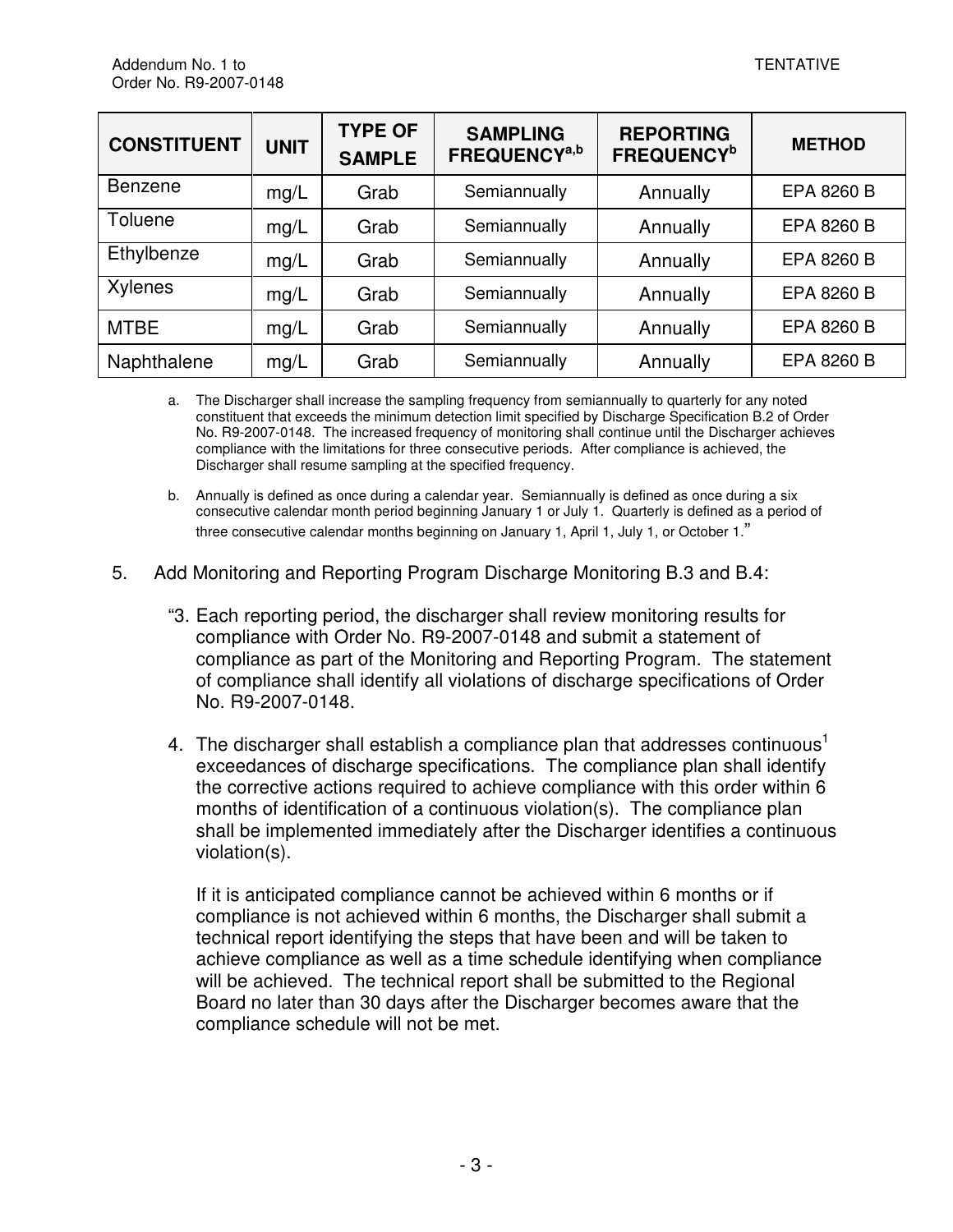- 1 For the purpose of this Order a continuous violation is one that exceeds discharge specifications specified in Section B of Order No. R9-2007- 0148 for two consecutive reporting periods for the same constituent."
- 6. Delete Monitoring and Reporting Program Groundwater Monitoring C.1, C.2 and C.3.
- 7. Add Monitoring and Reporting Program Groundwater Monitoring C:

"Groundwater samples shall be collected from the existing water well and on the same day as samples for septic tank effluent and sump wastewater required under provisions B.1 and B.2 of this M&RP. The discharger shall monitor the groundwater from the water well in accordance with the following criteria:

| <b>CONSTITUENT</b>               | <b>UNIT</b> | <b>TYPE OF</b><br><b>SAMPLE</b> | <b>SAMPLING</b><br><b>FREQUENCY<sup>a</sup></b> | <b>REPORTING</b><br><b>FREQUENCY<sup>a</sup></b> |
|----------------------------------|-------------|---------------------------------|-------------------------------------------------|--------------------------------------------------|
| Total Nitrogen (as N)            | mg/L        | Grab                            | Semiannually                                    | Annually                                         |
| <b>Total Dissolved</b><br>Solids | mg/L        | Grab                            | Semiannually                                    | Annually                                         |
| рH                               | pH<br>units | Grab                            | Once Every<br>3 Years                           | Once Every<br>3 Years                            |
| Chloride                         | mg/l        | Grab                            | Once Every<br>3 Years                           | Once Every<br>3 Years                            |
| Sulfate                          | mg/l        | Grab                            | Once Every<br>3 Years                           | Once Every<br>3 Years                            |
| Iron                             | mg/l        | Grab                            | Once Every<br>3 Years                           | Once Every<br>3 Years                            |
| Manganese                        | mg/l        | Grab                            | Once Every<br>3 Years                           | Once Every<br>3 Years                            |
| <b>MBAS</b>                      | mg/l        | Grab                            | Once Every<br>3 Years                           | Once Every<br>3 Years                            |
| Boron                            | mg/l        | Grab                            | Once Every<br>3 Years                           | Once Every<br>3 Years                            |
| Fluoride                         | mg/l        | Grab                            | Once Every<br>3 Years                           | Once Every<br>3 Years                            |

a. Annually is defined as once during a calendar year. Semiannually is defined as once during a six consecutive calendar month period beginning January 1 or July 1. Sampling for those constituents required to be monitoring once every 3 years shall first be completed for the 2009-2011 report period and submitted with the 2011 annual report. "

8. Delete Monitoring and Reporting Program Groundwater Monitoring C.4 and C.5.